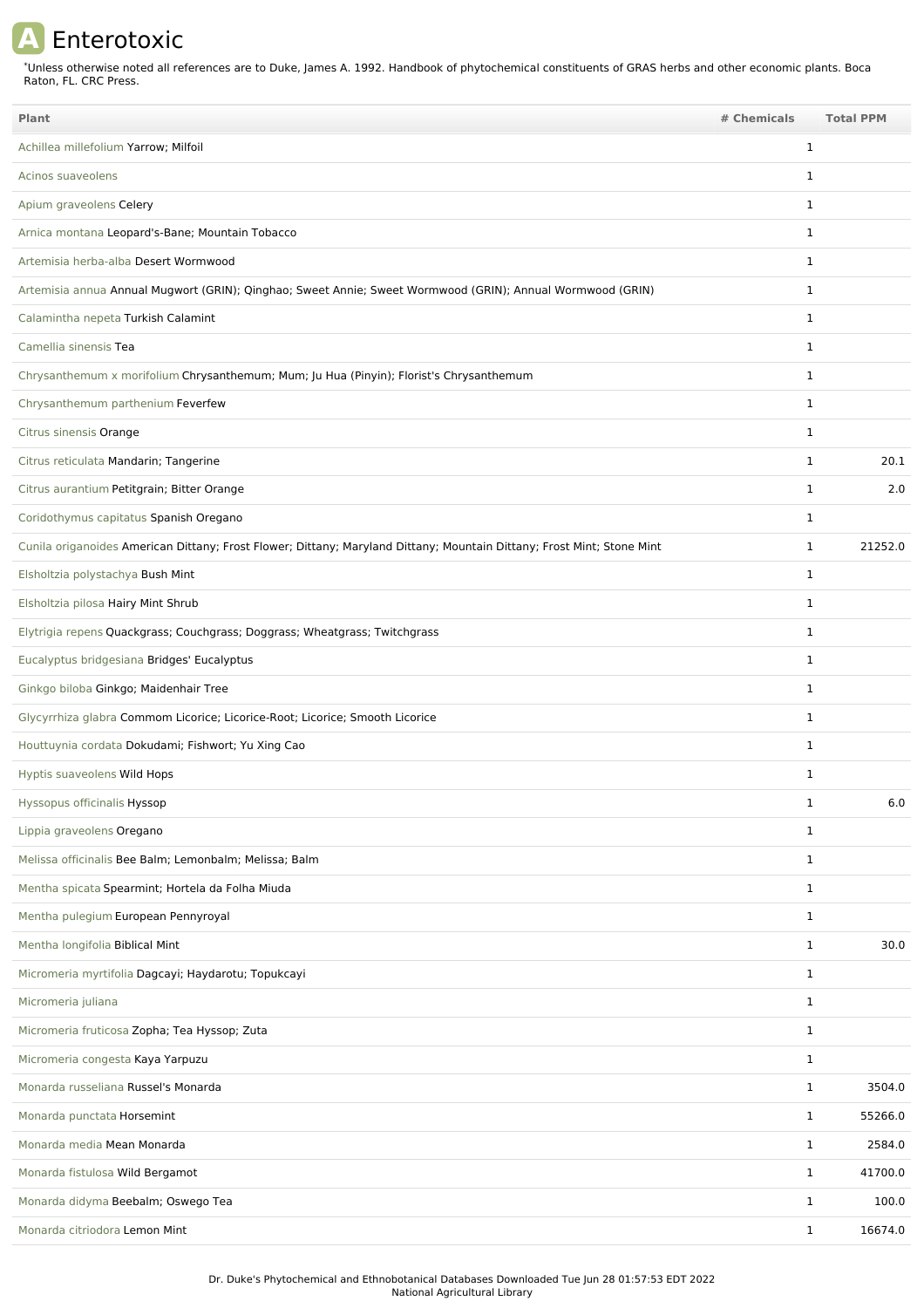| Plant                                                                                                         | # Chemicals  | <b>Total PPM</b> |
|---------------------------------------------------------------------------------------------------------------|--------------|------------------|
| Nepeta racemosa Catmint                                                                                       | $\mathbf{1}$ |                  |
| Nepeta cataria Catnip                                                                                         | 1            |                  |
| Nigella sativa Roman Coriander; Nutmeg-Flower; Black Caraway; Black Cumin; Fennel-Flower                      | $\mathbf{1}$ |                  |
| Ocimum gratissimum Agbo; Shrubby Basil                                                                        | 1            |                  |
| Ocimum basilicum Sweet Basil; Cuban Basil; Basil                                                              | $\mathbf{1}$ | 2830.0           |
| Origanum vulgare Pot Marjoram; European Oregano; Oregano; Common Turkish Oregano; Wild Oregano; Wild Marjoram | 1            | 10000.0          |
| Origanum syriacum Za'Atar                                                                                     | $\mathbf{1}$ |                  |
| Origanum sipyleum Guveyoto; Bayircayi                                                                         | 1            |                  |
| Origanum onites Oregano; Pot Marjoram                                                                         | $\mathbf{1}$ | 172.0            |
| Origanum minutiflorum Small-Flowered Oregano                                                                  | $\mathbf{1}$ |                  |
| Petroselinum crispum Parsley                                                                                  | 1            |                  |
| Peumus boldus Boldo                                                                                           | 1            |                  |
| Pycnanthemum virginianum Virginia Mountain Mint                                                               | 1            | 754.0            |
| Pycnanthemum nudum Nude Mountain Mint                                                                         | 1            | 46696.0          |
| Rosmarinus officinalis Rosemary                                                                               | 1            |                  |
| Salvia officinalis Sage                                                                                       | $\mathbf{1}$ |                  |
| Salvia canariensis Canary Island Sage                                                                         | $\mathbf{1}$ |                  |
| Satureja thymbra Goat Oregano                                                                                 | $\mathbf{1}$ |                  |
| Satureja subspicata Yugoslav Savory                                                                           | $\mathbf{1}$ |                  |
| Satureja obovata Savory; Iberian Savory                                                                       | $\mathbf{1}$ |                  |
| Satureja montana Savory; Winter Savory                                                                        | 1            | 15502.0          |
| Satureja hortensis Summer Savory                                                                              | 1            |                  |
| Satureja douglasii Douglas' Savory                                                                            | 1            | 78.0             |
| Satureja cuneifolia Cuneate Turkish Savory                                                                    | 1            |                  |
| Satureja cilicica Turkish Savory                                                                              | $\mathbf{1}$ |                  |
| Sideritis scardica Balkan Sideritis                                                                           | $\mathbf{1}$ |                  |
| Sideritis athoa Kedi Kuyrugu Cayi                                                                             | $\mathbf{1}$ |                  |
| Tanacetum parthenium Feverfew                                                                                 | $\mathbf{1}$ |                  |
| Teucrium scorodonia Wood Germander; Germander                                                                 | $\mathbf{1}$ |                  |
| Teucrium salviastrum                                                                                          | 1            |                  |
| Teucrium pseudoscorodonia                                                                                     | $\mathbf{1}$ |                  |
| Teucrium polium Iberian Golden Germander; Golden Germander                                                    | $\mathbf{1}$ |                  |
| Teucrium oxylepis                                                                                             | $\mathbf{1}$ |                  |
| Teucrium micropodioides Small 'Cyprus' Germander                                                              | $\mathbf{1}$ |                  |
| Teucrium kotschyanum Stavros Kotschy's Germander                                                              | $\mathbf{1}$ |                  |
| Teucrium gnaphalodes Iberian Germander                                                                        | $\mathbf{1}$ |                  |
| Teucrium divaricatum Hoary Divaricate Germander                                                               | 1            |                  |
| Teucrium cyprium 'Cyprus' Germander                                                                           | $\mathbf{1}$ |                  |
| Teucrium asiaticum                                                                                            | $\mathbf{1}$ |                  |
| Thymus zygis Spanish Thyme                                                                                    | $\mathbf 1$  |                  |
| Thymus x citriodorus Lemon Thyme; Funk's thyme                                                                | 1            |                  |
| Thymus vulgaris Garden Thyme; Common Thyme; Thyme                                                             | $\mathbf{1}$ | 48200.0          |